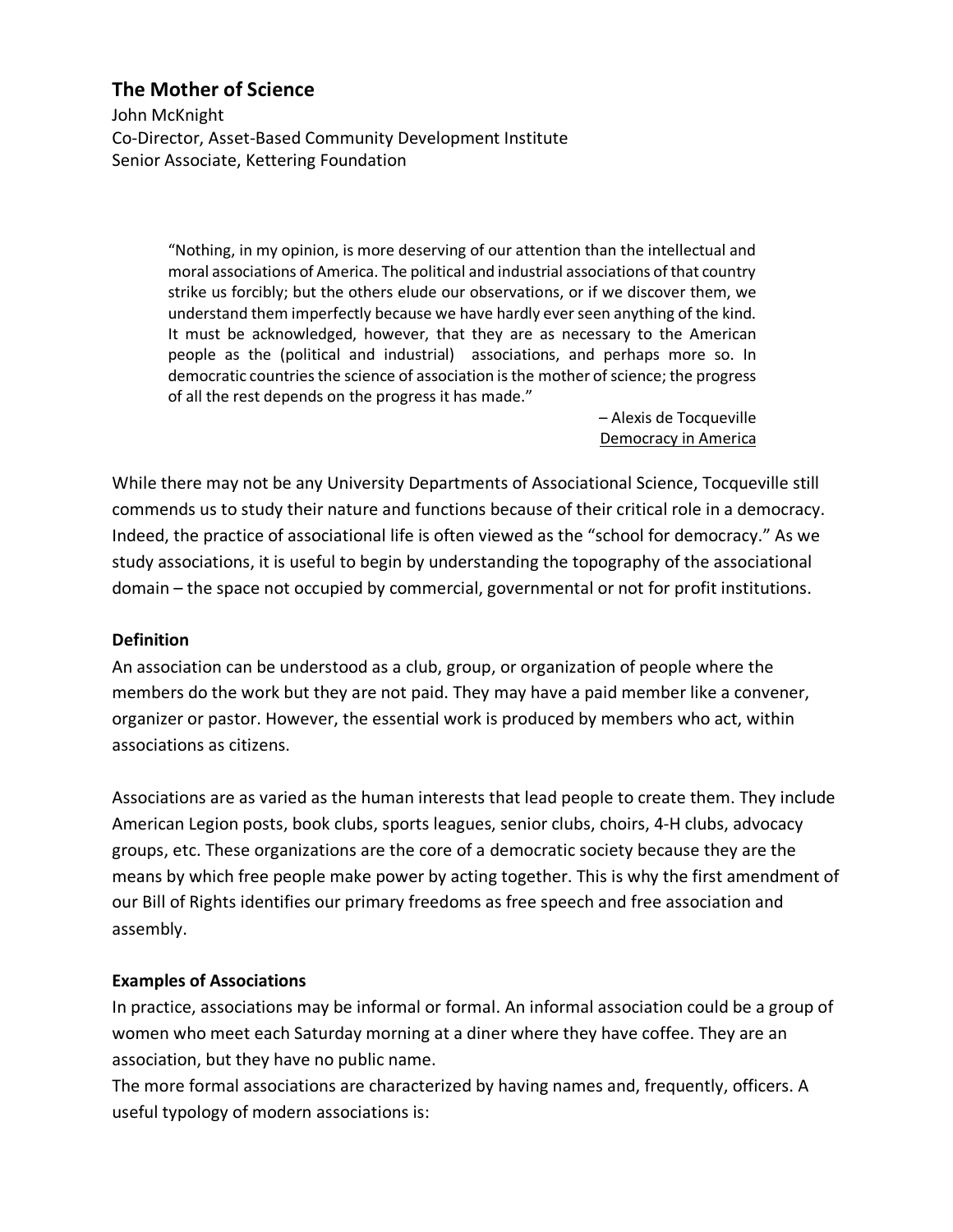#### 1**. Addiction Prevention and Recovery Groups**

- Drug Ministry/Testimonial Group for Addicts
- Campaign for a Drug Free Neighborhood
- High School Substance Abuse Committee

# 2. **Advisory Community Support Groups**

(friends of…)

- Friends of the Library
- Neighborhood Park Advisory Council
- Hospital Advisory Group

#### 3. **Animal Care Groups**

- Cat Owner's Association
- Humane Society

#### 4. **Anti-Crime Groups**

- Children's Safe Haven Neighborhood Group
- Police Neighborhood Watch
- Senior Safety Groups

#### 5. **Block Clubs**

- Condominium Owner's Association
- Building Council
- Tenant Club

#### 6. **Business Organizations/ Support Groups**

- Jaycees
- Local Chamber of Commerce
- Economic Development Council
- Local Restaurant Association

#### 7. **Charitable Groups and Drives**

- Local Hospital Auxiliary
- Local United Way
- United Negro College Fund Drive

#### 8. **Civic Events Groups**

- Local Parade Planning Committee
- Arts and Crafts Fair
- $\bullet$  July 4<sup>th</sup> Carnival Committee
- Health Fair Committee

#### 9. **Cultural Groups**

- Community Choir
- Drama Club
- Dance Organization
- High School Band

#### 10. **Disability/Special Needs Groups**

- Special Olympics Planning Committee
- Local American Lung Association
- Local Americans with Disabilities Association
- Local Muscular Dystrophy Association

#### 11. **Education Groups**

- Local School Council
- Local Book Clubs
- Parent Teacher Association
- Literacy Council
- Tutoring Groups

#### 12. **Elderly Groups**

- Hospital Seniors Clubs
- Westside Seniors Clubs
- Church Seniors Clubs
- Senior Craft Club

#### 13. **Environmental Groups**

- Neighborhood Recycling Club
- Sierra Club
- Adopt-a-Stream
- Bike Path Committee
- Clean Air Committee
- Pollution Council
- Save the Park Committee

#### 14. **Family Support Groups**

- Teen Parent Organization
- Foster Parents' Support Group
- Parent Alliance Group

#### 15. **Health Advocacy and Fitness Groups**

- Weight Watchers
- YMCA/YWCA Fitness Groups
- Neighborhood Health Council
- Traffic Safety Organization
- Child Injury Prevention Group
- Yoga Club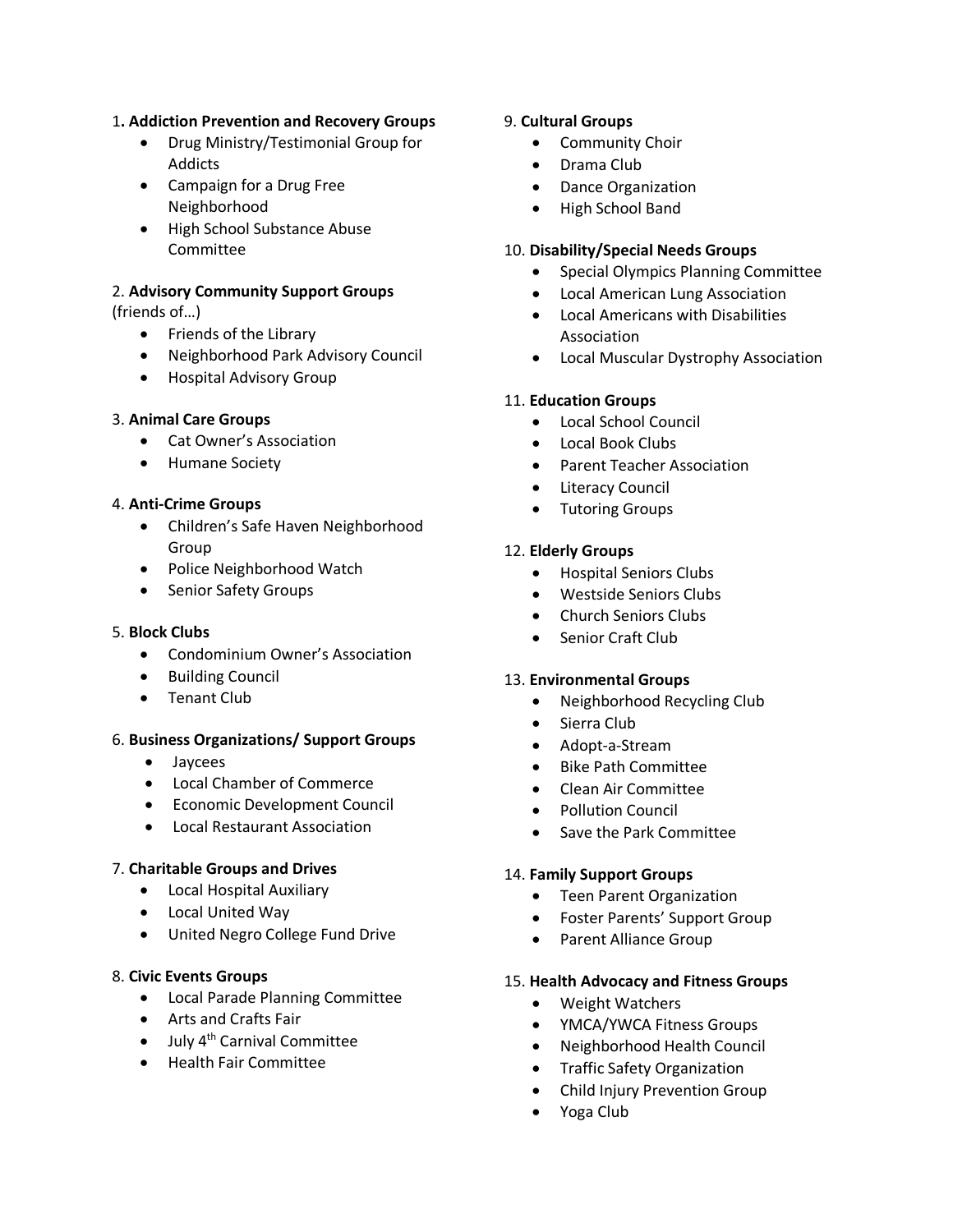#### 16. **Heritage Groups**

- Black Empowerment Group
- Norwegian Society
- Neighborhood Historical Society
- African American Heritage Association

#### 17. **Hobby and Collectors Group**

- Coin Collector Association
- Stamp Collector Association
- Arts and Crafts Club
- Garden Club of Neighbors
- Sewing Club
- Antique Collectors

#### 18. **Men's Groups**

- Fraternal Orders
- Church Men's Organizations
- Men's Sports Organizations
- Fraternities

#### 19. **Mentoring Groups**

- After School Mentors
- Peer Mentoring Groups
- Church Mentoring Groups
- Big Brothers, Big Sisters
- Rights of Passage Organizations

#### 20. **Mutual Support Groups**

- La Leche League
- Disease Support Groups (cancer, etc.)
- Parent-to-Parent Groups
- Family-to-Family Groups

#### 21. **Neighborhood Improvement Groups**

- The Neighborhood Garden Club
- Council of Block Clubs
- Neighborhood Anti-Crime Council
- Neighborhood Clean-up Campaign

#### 22. **Political Organizations**

- Democratic Club
- Republican Club

#### 23. **Recreation Groups**

- Kite-flying Club
- Bowling Leagues
- Basketball Leagues
- Body Builders Club
- Little League

#### 24. **Religious Groups**

- Churches
- Mosques
- Synagogues
- Men's Religious Groups
- Women's Religious Groups
- Youth Religious Groups

#### 25. **Service Clubs**

- Zonta
- Optimist
- Rotary Clubs
- Lions Clubs
- Kiwanis Clubs

#### 26. **Social Groups**

- Bingo Club
- Card Playing Club
- Social Activity Club
- Dance Clubs

#### 27. **Social Cause/ Advocacy/ Issue Groups**

- Get Out the Vote Council
- Peace Club
- Hunger Organizations
- Vigil Against Violence
- Community Action Council
- Social Outreach Ministry
- Soup Kitchen Group

#### 28. **Union Groups**

- Industrial (UAW)
- Crafts Unions (Plumbing Council)

#### 29. **Veteran's Groups**

- Veterans of Foreign Wars
- Women's Veterans Organizations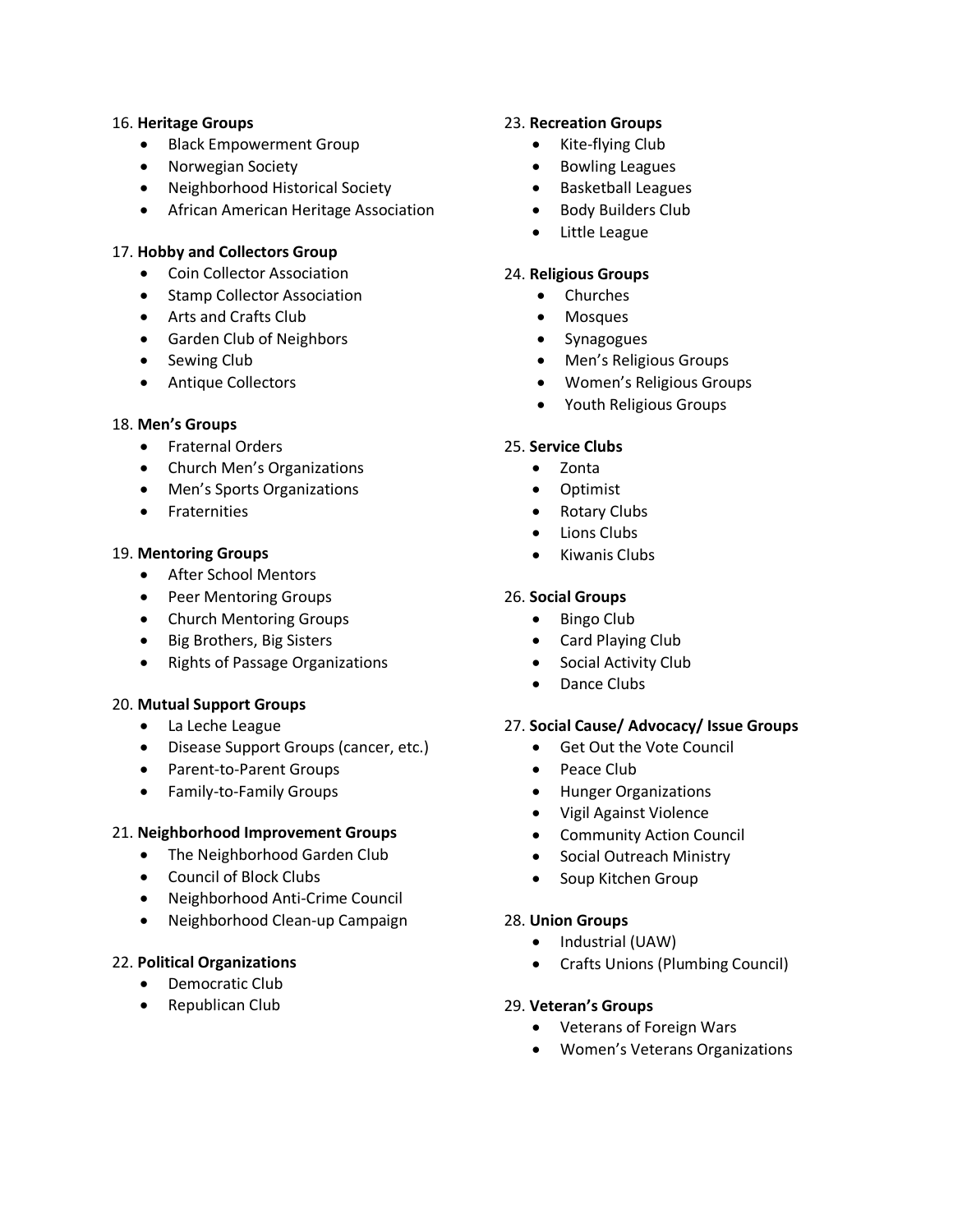#### 30. **Women's Groups**

- Sororal Organizations
- Women's Sports Groups
- Women's Auxiliary
- Mother's Board
- Eastern Star

### 31. **Youth Groups**

- After School Group
- $\bullet$  4-H
- Girl and Boy Scouts
- Junior Achievement
- Campfire Girls

# **Associational Functions**

The functions of associations are numerous and diverse. Primarily they serve the self-interests of the members. People associate because they care about each other and/or they care about the same things. The "glue" that holds them together is mutual care rather that money which is the "glue" which holds institutions together.

Beyond fulfilling immediate self-interests, associations are also schools for citizenship providing space for practice in public affairs and civic life. This participation often involves the exercise of three powers:

…the power to decide what needs to be done.

…the power to create a method to do it.

…the power to implement their solution themselves or by recruiting their neighbors, other associations and institutions to join their effort.

In engaging in these three steps, they are acting powerfully, experiencing the meaning of citizenship and their own efficacy.

Self-efficacy is further enhanced by those associations that have vertical structures that allow them to express themselves at the regional, state or federal level. Examples would be the United Auto Workers, American Legion and League of Women Voters.

These tiered associations are intermediary bodies connecting individuals and their associational concerns to institutions with other capacities and forms of power. In this way, the local associations become a magnifier of each member's voice and the concerns they advocate.

# **The Efficacy of the Collective Work of Local Associations**

While most associations provide some form of community benefit, the aggregate of their work is the infrastructure of communities. A study of the collective community benefits of local associations was supported by the Kettering Foundation in 2012 and conducted by the Asset-Based Community Development Institute. The study involved an extensive analysis of 62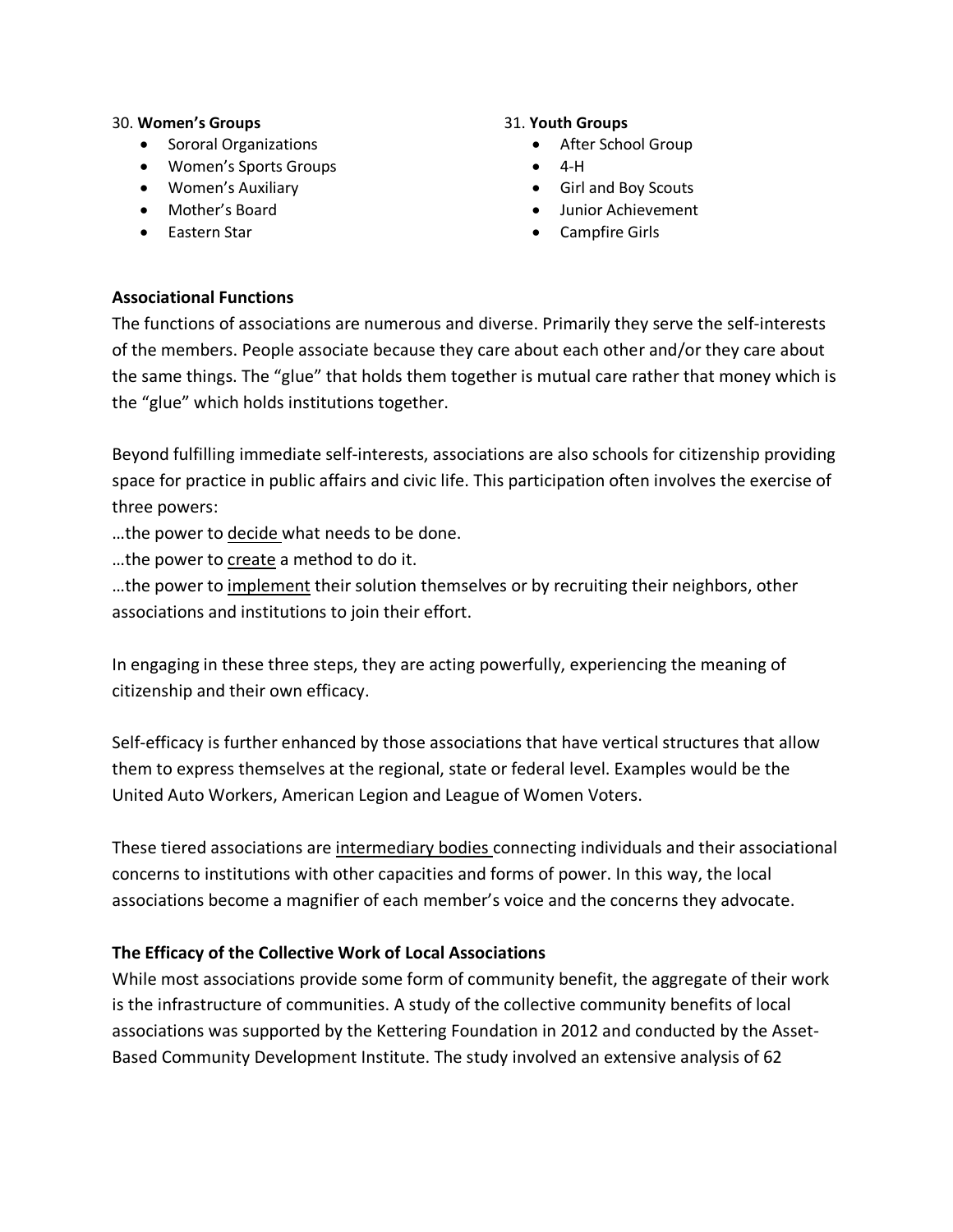associations in the small Wisconsin town of Spring Green, WI (population 1,600). The summary of this study illuminates the collective efficacy of multiple associations as they create (unintentionally) the infrastructure of community life through citizen decision making and action. The study's summary outlines the collective impacts:

### *Parallel Functions of Associations and Service Institutions*

Reviewing the data, one is impressed by the diversity and density of the associations as well as the multitude of functions and benefits they provide. One hypothesis is that their frequency is related to the relative absence of local institutions providing social services. Spring Green is in the southwest corner of the county while the county seat and many social services are physically located in the northeast. Consequently, there are almost no social service facilities and very few resident social service professionals. The result may be that the numerous associations providing services have emerged to fill the institutional absence.

# *The Associational Safety Net*

It is clear from these data that the associations have created a dense system of service, providing personal and social support. The study makes visible the rich infrastructure of associational production of wellbeing that is usually invisible to policy makers or service providers. This "invisibility" limits both an understanding of the community safety net or the policies that could support, enhance or expand the associational system and its productivity.

# *The Web of Associational Relationships*

The study reveals a complex network of relationships surrounding each association. First, each association creates a context for relationships that empower each member. Second, the associations have relationships with each other when they engage in collective initiatives. Third, some associations have relationships with regional, statewide or national organizations. Fourth, many associations have relationships with local non-governmental institutions including businesses and not-for-profit groups. Finally, the associations have relationships with governments, primarily at the local level. This dense vertical and horizontal web is, in itself, a structure that provides several community benefits.

- 1. The structure is a network that communicates information among the community actors.
- 2. The information creates the basis for partnerships, coalitions and joint activities.
- 3. The network enhances the effectiveness of both the institutions and associations.
- 4. The connections between associations and institutions facilitate bridging as well as bonding.
- 5. The entire structure is the community generator of social capital.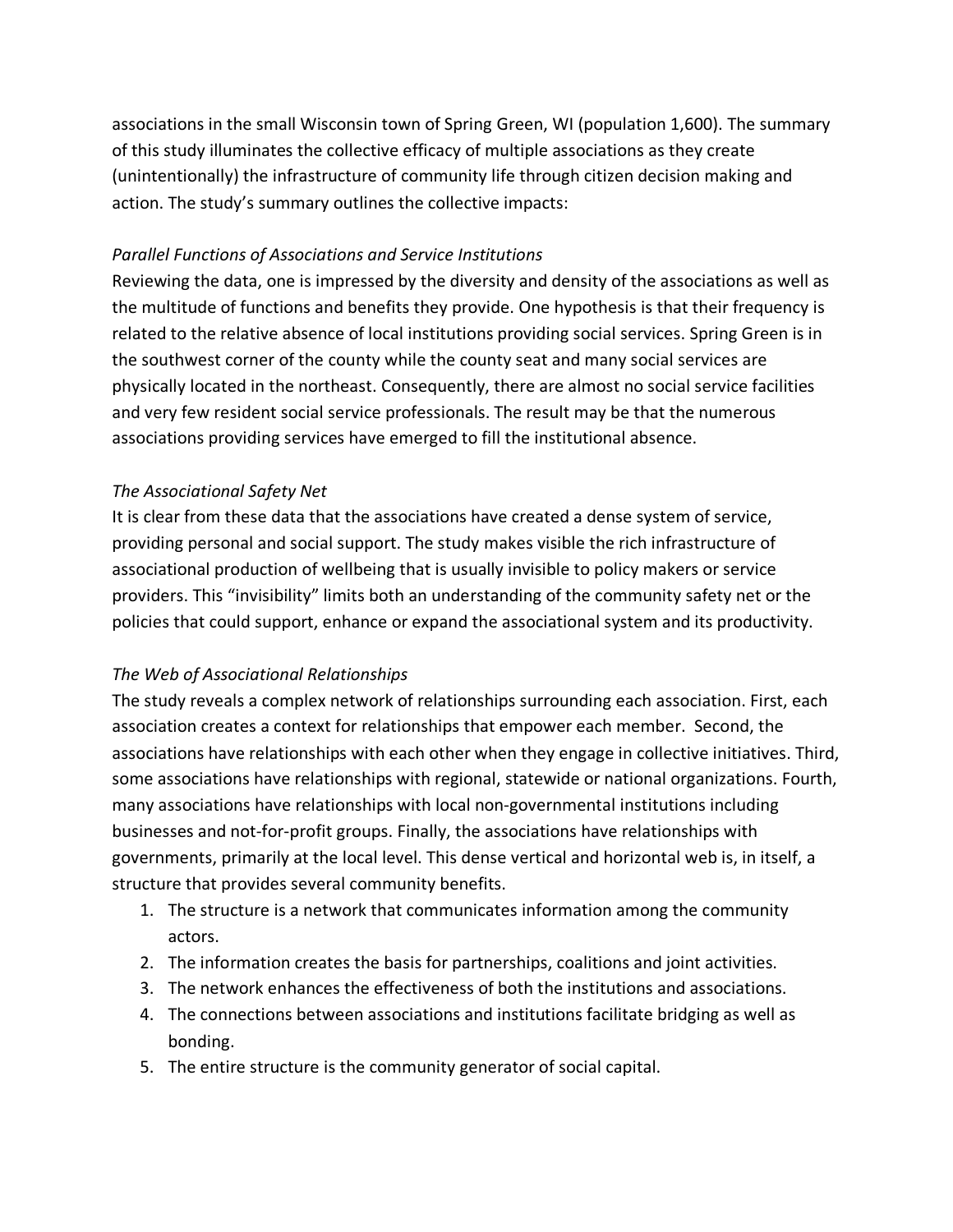# *The Learning Functions of Associations*

Associational benefits are often classified as creating relationships that enable activity. However, it is significant that the most frequent reason given by interviewees as to why residents join their group is classified as "learning." When asked what the major benefit residents get from their association, once again the most frequent classification is "learning." With the exception of only one group (a book club), the learning is the result of an activity. In this sense, the associations are providing experiential learning, a powerful pedagogy distinct from most classroom learning. This learning through association is a form of adult continuing education that deserves further study and recognition as a major source of community knowledge.

# *Fundraising and the Culture of Care*

In many communities, the major fundraising activity is the United Way. This agency gathers most of its funds through institutions that solicit their employees for contributions. In Spring Green, there is no United Way. This may be the reason that one third of the associations studied indicated that they engaged in "charitable giving and drives." Contrasted with the United Way process, this associational giving involves the members in deciding who should receive the money as well as direct personal knowledge or engagement with the recipient. This personalization of giving supports a community culture of care that is not present with a system of annual contributions at the workplace.

### *Associations and Power*

It is significant that only 8 of the 60 associations indicated they have engaged in advocacy with some level of government regarding an issue. In a majority of these cases, the advocacy involved the village government. There is a theory that associations are "mediating institutions," providing a means for local individuals to gain collective power in dealing with larger, distant institutions such as the higher levels of government. These data from this study indicate that this mediating function is not prevalent. Further study could focus on the other means of advocacy that local people use to influence the state and national government. However, it may be that the local associations are understood as tools for empowerment through the production of community benefits rather than vehicles seeking outside help. While "power" is often understood as the ability to effectively advocate for change, a power of equal importance is the ability to create change with the resources of the community–principally the web of local associations.

### **The Future**

In Yoni Appelbaum's article titled, "Losing the Democratic Habit" (Atlantic Magazine, October 2018) he observes that: